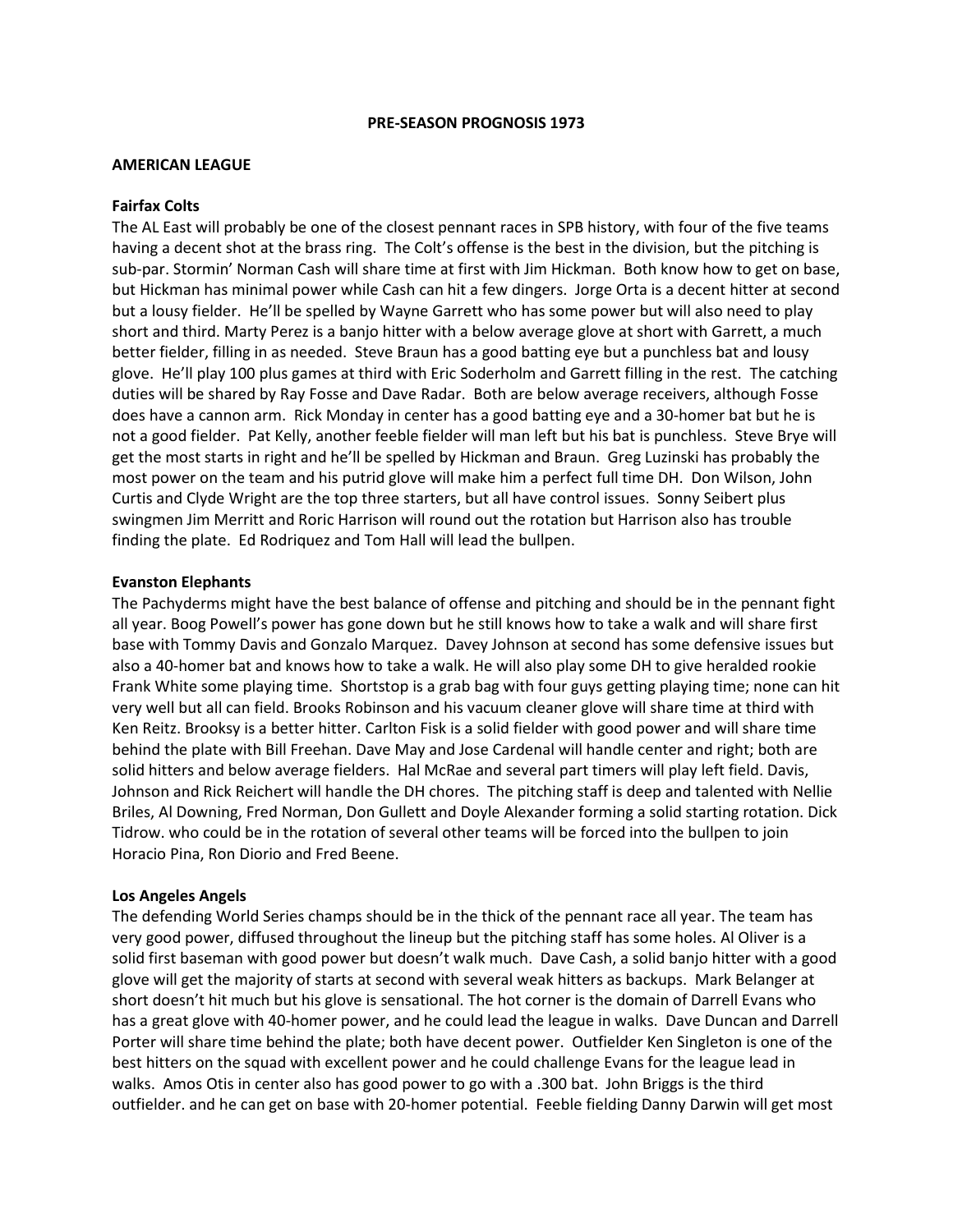of the starts at DH. Rick Reuschel is a great number one starter, but quality falls off pretty quickly after him. If the Holy Ones can get a late lead the deep bullpen led by Pedro Borbon and Al (the Mad Hungarian) Hrabosky will save a lot of games.

# **South River Gladiators**

The Glads won 101 games in 1972 and breezed to the AL East pennant but were upset by the LA Angels in the first round of the playoffs. They won't win 100 games this year but will be in the thick of the pennant race and could just as easily fall to fourth place. The pitching staff is easily the best in the division. Joe Torre has a solid bat and glove at first base, and he'll be backed up by Dan Driessen who doesn't have much power and can't field but can slap the ball around pretty well and will probably get some time at DH. Felix Millan is a solid hitter and fielder at second and can play every day. Ken Harrelson is your typical good field no hit shortstop who will be backed up by Mike Phillips who also plays third. Third base is a bit of a problem as a half dozen guys will move in and out, including Driessen and Torre. The incomparable Johnny Bench, who can do it all both offensively and defensively will be the full-time catcher. Rusty Staub is a fixture in right but might have to sit down against some LHP's. Cesar Geronimo is a good ball hawk in center, but his offense is very poor. Ritchie Scheinblum is a decent banjo hitter who can play about 100 games in left and get on base. The balance of the outfield starts will go to several part-timers including an ageing Willie Mays. Veteran Frank Robinson might play a little outfield, but his main position will be a power hitting DH. Tom Seaver, Bert Blyleven and Luis Tiant are a sensational starting trio with the balance of the starts going to some decent but not outstanding hurlers. They have a four-man bullpen of John Hiller, Cy Acosta, Ramon Hernandez and Jim Brewer which is the class of the division if not all of SPBII.

# **Missouri Barons**

The former Nanoose Bay Sox underwent an ownership change and come back with a new moniker. The franchise was last in the AL East in 1972 and could very well repeat this season. Mike Jorgenson, a fine fielder and weak hitter will share time at first with Bob Robertson who has modest power but not much else with the bat and is just an average fielder. Bobby Grich at second can play every day, should draw 100 plus walks, has decent power for a middle infielder and fields his position very well. Eddie Brinkman is an offensive cypher with just an average glove, but he'll keep the shortstop position warm while hot shot rookie Bucky Dent learns the ropes. Third baseman Aurelio Rodriguez is almost a clone of Brinkman, but he has no one waiting in the wings. Jerry Terrell is available to fill in at second, short and third. Catcher Joe Fergeson has more power than anyone else on the team and is also a good receiver; he'll share time with Ellie Rodriguez who has no power and a poor glove but does know how to get on base. Larry Hisle is a fine ballhawk in center and has some offensive ability as well. Steve Hovley can give you 100 or so games in the outfield where his glove is decent, but his bat is punchless. Don Baylor is another outfielder who has a decent bat and glove. Management is patiently waiting until their three outfield stars of the future, Dave Parker, George Foster and Dwight Evans develop. Whomever isn't starting in the outfield or first base will play DH. Bill Spaceman Lee and Dave Roberts are the leaders of the staff, and they could crack the starting rotation of just about any other team in the league. Below them are Joe Decker, Ken Forsch and Dick Drago, none of whom will embarrass you. Billy Champion, Tom Griffin, Jackie Brown and Leron LeGrow form a lackluster bullpen.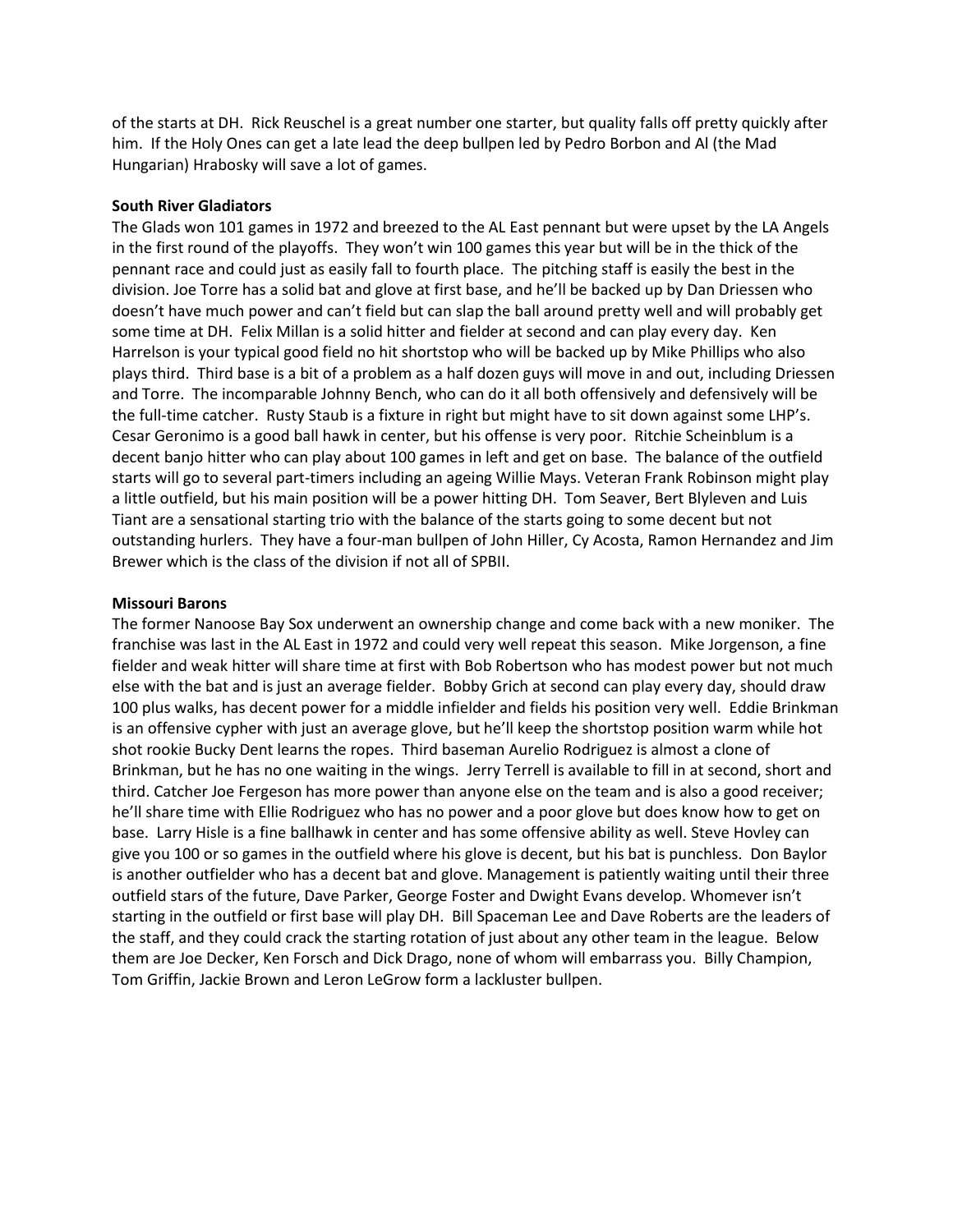### **American League West**

### **Route 66 Hot Rods**

Unlike the East the Rods, who won an astonishing 117 regular season games in 1972 before falling to the Angels in a shocking playoff upset, look to be the class of the division again in 1973. George (Great) Scott doesn't run very well but other than that he has all the tools you need, great defense at first, can hit for average and power and knows the strike zone. Rod Carew at second could easily challenge for the batting title and he has decent extra base, if not home run power and can field adequately. At short, they have Bert Campaneris who is a great fielder and can hit enough to not be an embarrassment plus he can steal a base when needed. Beltin' Bill Melton will see his power go down a bit from a great 1972 but he can still hit it out and has a decent glove at third. Canton Ohio native Thurman Munson is one of the best catchers in the league with a good bat, including home run power and is an excellent receiver with a cannon arm. Reggie (Mr. October) Jackson holds down right field where he can do it all both offensively and with the glove. Bobby Murcer is another fine hitter and can play every day; he may need to move to DH to make room for Billy North who is a great ball hawk in center, knows how to take a walk and steal a base. Pete Rose is a fixture in left where he has a .330 bat with doubles and triples power to go with a very good glove. Slap hitting Matty Alou will alternate with Murcer at DH. Overall, the Route 66 offense is clearly the class of the AL (not just the AL West) and might be the best in all of SPBII. The pitching staff has a five-man rotation of Jim Palmer, Alan Foster, Vida Blue, Catfish Hunter and Steve Carlton which is clearly the best in SPBII. Rollie Fingers, Mike Marshall and Sparky Lyle form a sensational bullpen. The 'Rods will be hard to beat and are aching to make up for their failure in the 1972 playoffs.

# **Dayton Dragons**

The Fire Breathers won 95 games last year but don't have the horses to realistically compete with the Hot Rods for the pennant in 1973. Their offense has some on-base issues but otherwise the attack is solid and the pitching staff not bad. Lee May at first doesn't know how to talk a walk and is a horrible fielder but he can hit the ball out of the park. Denny Doyle at second has a good glove to go with a punch and judy bat and he'll be spelled by Rennie Stennett who has a little power but thinks the base on balls is a foreign conspiracy. Chris Speir at short is an OK hitter with a below average glove. Dave Roberts, who is a better second baseman will be forced to play third where he has good power. Several no-name spear carriers will fill in as needed. Joe Rudi, a solid fielder will get most of the starts in left where he also has an aversion to the walk. Bob Oliver who has some power to go with a decent glove will play right. Greg Maddux, one of the better all-around hitters on the team will patrol center where his glove is very good. Time will have to be found for Jimmy (Toy Cannon) Wynn who won't have a great BA but can take a walk and hit the ball out of the park. By default, speedster Lou Brock will probably end up at DH where he can slap the ball around pretty well, knows the strike zone and might lead the league in stolen bases. Nolan Ryan and Jim Colburn are the top two pitchers and could end up starting almost half the team's games. Ryan won't allow too many base hits but will issue a lot of walks. Paul Splittorf is another solid starter, and several swingmen will fill in the balance of the starts. Terry Forster, Bill Hands and Frank Linzy are a solid bullpen trio.

# **West Warwick Monarchs**

West Warwick has a decent team, but they have some on base issues and just can't compete with the Rods but could rise to second place. Willie Montanez doesn't have quite as much power as you'd like from first base and his fielding is suspect, but the team doesn't have any real alternatives. Doug Griffin has a punchless bat and a below average glove but he's the best alternative at second base as all others are even worse. Roger Metzger at short can hit a few triples but his OBA should be below .300 and his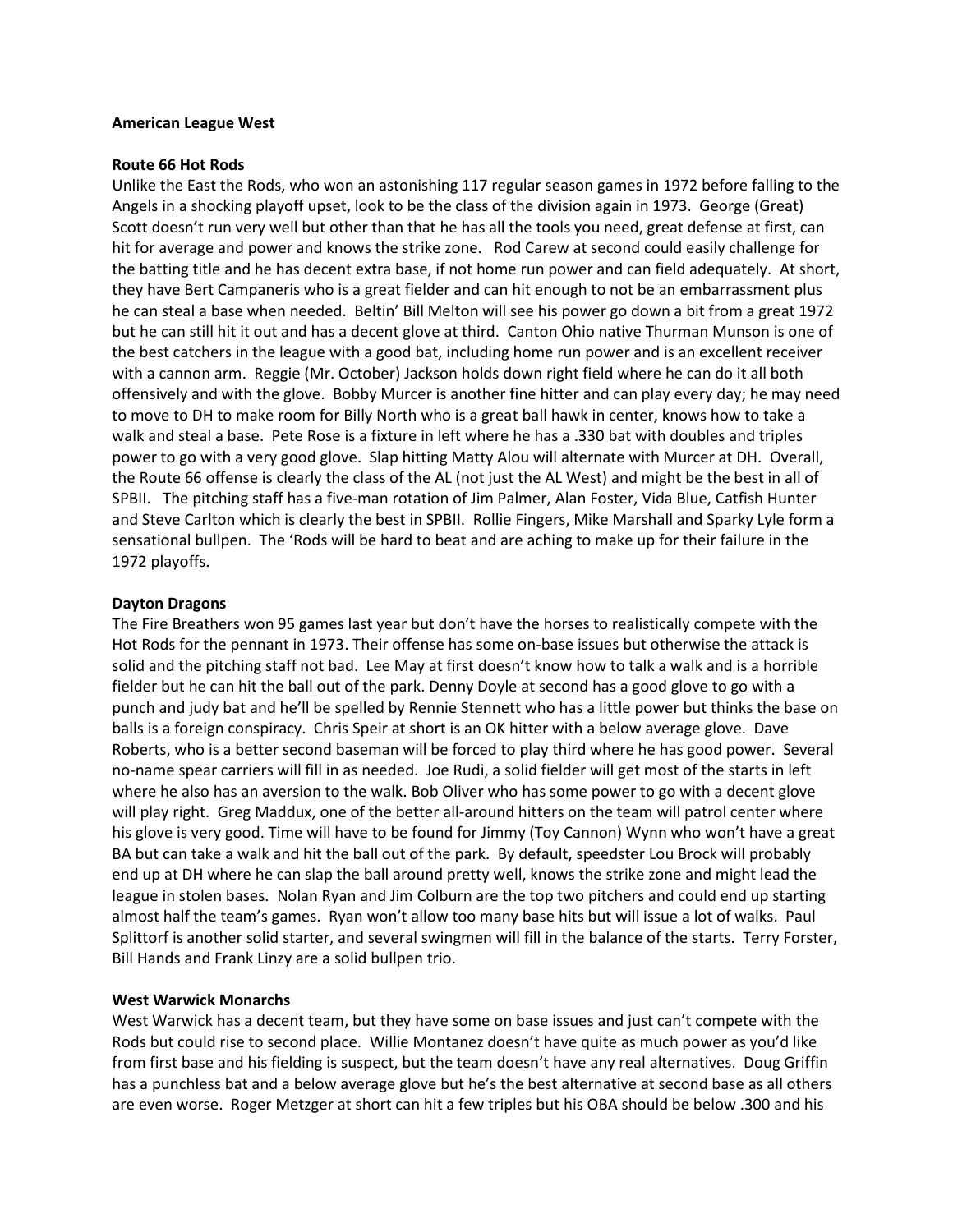fielding is below par. Doug Rader at third has some power and is the best infield defender but he won't set the world on fire. Center fielder Cesar Cedeno is a true five tool player and clearly the best player on the team. Nine finger Carlos May (my old neighbor) has some decent power to go with a suspect glove and will patrol left field. Dusty Baker is another good hitting feeble fielder and will probably play right field. That leaves high average hitter Al Bumbry to share DH duties with whomever isn't playing elsewhere. Jeff Torborg and Fran Healey will share time behind the plate with Healy the much better hitter. Don Sutton, Dock Ellis and Ron Bryant are the leaders of a decent pitching staff but nothing close to the Hot Rods. The quality in the bottom half of the rotation falls off sharply. Dave Guisti is a knockout closer and he'll get bullpen help from several capable mates.

# **East Kenosha Lions**

The Lions might contend for third place, but a below average pitching staff will probably hold them back, and with a few missteps and they might fall all the way to the cellar. Chris Chambliss is a decent hitter at first although you'd like a little more power from this position. Cookie Rojas, a mediocre fielder and average hitter will get the most starts at second; his backup is Tom Ragland who has no concept of the strike zone. Pint size Freddy Patek has a good glove and will hold down the shortstop position. Buddy Bell possesses a great glove at third and has some power. Ralph Garr is allergic to the base on balls, but he does have a .300 bat and can field; he is a fixture in fight field. Charlie Spikes has some power but will have a below .240 BA and can't field very well; he'll get the majority of starts in left. Jose Cruz is a nice ballhawk in center but a well below average hitter. Bernie Carbo, who has a good appreciation of the strike zone will get spot play in right and left and Bobby Coluccio, who has some power is also available. Doc Edwards and Milt May, both fine receivers will share time behind the plate. Gates Brown, Paul Schaal and Mike Hegan will split time at DH but none of this trio is what you would want from this offensive only position. Joe Colman and Stan Bahnsen are the pillars of the rotation and could start half of the teams' game between them. Bill Grief is a capable number three but after that the pickings are slim. Tom Hilgendorf, Elias Sosa and Paul Lindblad are three decent bull penners.

# **New York Mets**

The Mets won only 65 games last year and should improve on that total in 1973. With a few breaks they have an outside shot at moving up but could fall to the cellar just as easily. Steve Garvey will share time at first with George Theodore. Garvey is a much better hitter and fielder. At second, Ted Sizemore has a decent if punchless bat and a peerless glove. Veteran Luis Aparicio returns at short. He still has some base stealing ability but is a shade of his former self. His defense is good and offense decent but punchless. Tim Johnson, a well below average hitter will back him up. Future star Mike Schmidt won't have much of a BA, but he can take a walk and hit a few homers; he'll share time with Don Money at third. Catching duties will be shared by Ed Hermann and Ken Suarez; neither will set the world on fire. Vic Harris and Rick Miller will get the most playing time in the outfield, but neither is much with the bat. Gene Clines, Ben Ogilvie and Gorman Thomas are also available for outfield play and they will share DH duties with Terry Crowley and several no-talent spear carriers. The Mets do have some decent pitching. George Stone, Jerry Koosman, Reggie Cleveland, Phil Niekro and Bob Moose along with hot shot rookie Steve Rogers form a solid starting corps. Harry Parker and Mike Caldwell are the best of a mediocre bullpen.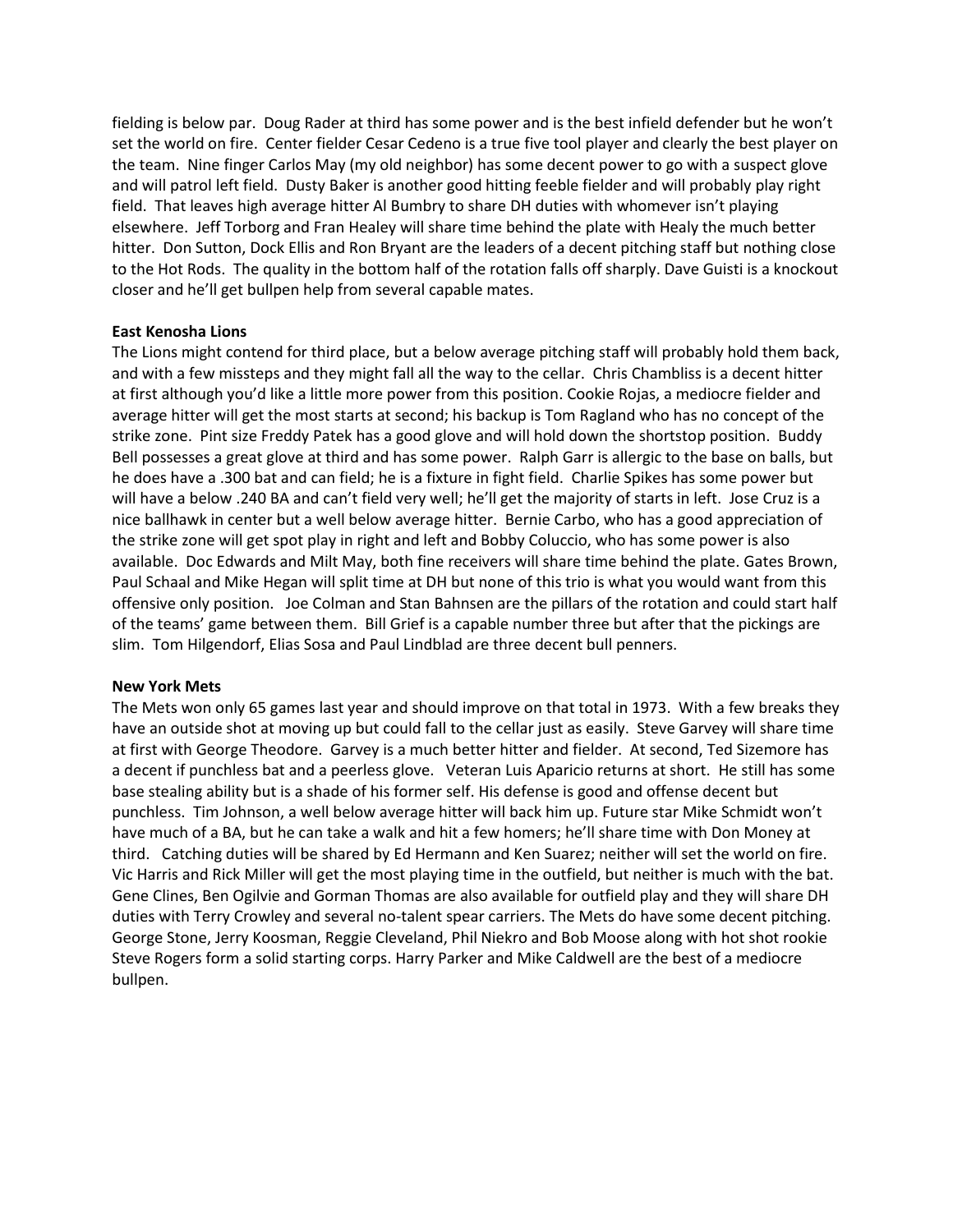# **NATIONAL LEAGUE**

### **National League East**

#### **Seattle Totems**

The Totems are far and away the best team in the NL East or West and probably just a shade below the Hot Rods in all of SPBII. They won 109 game last year and represented the NL in the World series but lost out to the underdog Angels. John Mayberry a fine hitter with good power will share time at first with Dick Allen who has great hitting numbers, but injuries will limit him to about 80 games. Mayberry may moonlight at DH when Allen is playing first base. Joe Morgan is an All-Star quality second basemen who can hit, hit with power, get on base, steal bases and is a good fielder; can't ask for more. Bill Russell at short can play every day, fields his position well and hits just enough to earn his pay. At the hot corner, Sal Bando has a powerful bat and knows how to take a walk. Ted Simmons, the incumbent catcher can hit well and has decent power. Willie Crawford will play every day (at least against RHP's) at one of the corner outfield positions and he has good power and on base potential. Reggie Smith is a good hitter with power and can field very well; he'll be the center fielder for 120 or so games. Roy White is a great fielder in left with some power but not an outstanding BA. Bobby Tolan is also available for garden duty, but his stats will fall off dramatically from prior seasons. A revolving door will be the case at DH where guys not playing other positions will move in and out. The team has an iron man rotation with Mike Cueller, Gaylord Perry, Wilbur Wood and Mickey Lolich. It looks like Jim Busby will be on the outside looking in. Diego Segui, veteran Lindy McDaniel and Ray Sadecki anchor a great bullpen.

# **Montreal Royals**

The Royals are behind the Totems in almost all categories so contending for the pennant will be a real challenge, but they should be able to hold onto second place. Ron Fairly and Jim Holt will share time at first with both getting some starts at DH and Fairly also plays the outfield. Both are decent hitters with modest power. Davey Lopes is a solid second baseman with a good glove and a decent, if punchless bat. Darrell Chaney, a decent fielder but horrible hitter will get more starts at short than the manager might like as future star Dave Concepcion will be limited to less than 100 games. The Penguin Ron Cey will keep the hot corner warm while highly touted rookie George Brett waits in the wings. Gene Tenace can start almost every game at catcher, and he brings a solid bat with power plus a good knowledge of the strike zone which should offset his defensive issues. The team lacks any full-time outfielders but there are plenty of part-timers such as Jim Holt, Jerry Morales, Jerry Hairston, Elliot Maddox, Joe LaHoud, Eddie Milner and Bake McBride. When they aren't playing the outfield, this crew will alternate with down-town Ollie Brown at DH. Steve Renko, John Matlack and Burt Hooton are the top three starters, and a raft of swingmen will fill out the rotation. Bill Campbell, Jack Aker and Phil Niekro along with the non-starting swingmen will form the bullpen.

#### **Winter Harbor Seals**

The Seals won 87 games last year, still 22 games out of first, but they will be hard pressed to match that total in 1973. The team is middle of the road on both offense and pitching. Bob Watson doesn't have a good glove at first, but his offense is very good. He can hit over .300, knows how to take a walk and has decent power. Ron Hunt, the human clay pigeon has a punch and judy bat, but he can slap the ball around pretty well and knows the strike zone. He'll be backed up by several no-names as management waits for hot shot rookie Manny Trillo to develop. Larry Bowa can field but not hit and his backup is veteran Jim Fregosi who can hit a little but is horrible in the field. Third baseman Ritchie Hebner isn't much in the field, but he is a very good hitter, as long as the pitcher is right-handed. He'll need some help against LHP from Carmin Fanzone, but he is an even worse fielder. Several no-names will shuttle in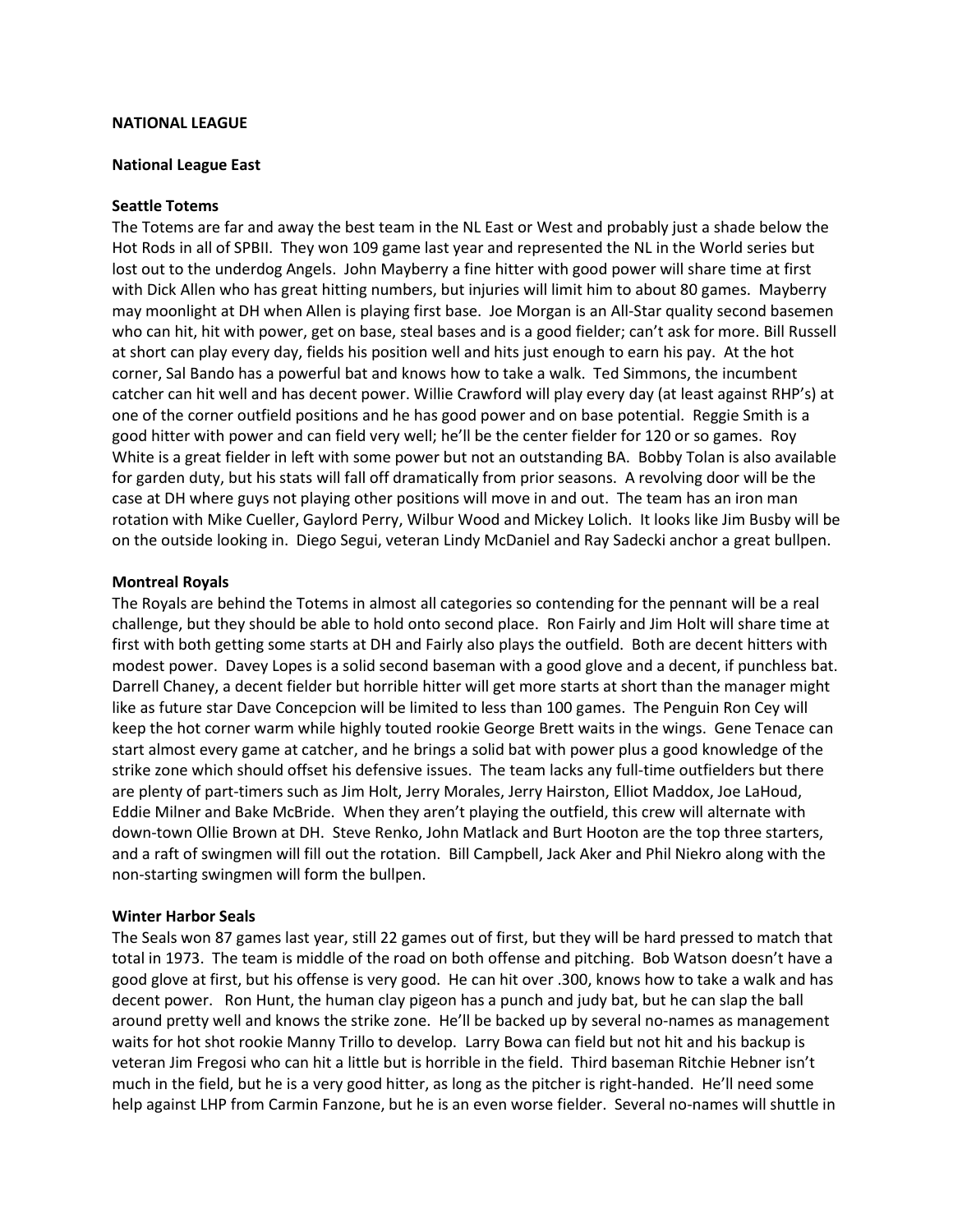and out at catcher but all have defensive issues. Carl Yastremski is the number one outfielder; his defense is good, he can hit .300, draw 100 walks and has decent power. Del Unser isn't a bad centerfielder and can play almost every day. The third outfield position will see several players shuttling in and out without distinction; Watson may even get some time in the garden. Oscar Gamble, who has some nice power will get the most starts at DH with the balance going to a variety of no-names. Tommy John, Ken Brett and Milt Pappas are the three top starters but only John is outstanding. Several swingmen, including Sudden Sam McDowell who has major control issues (both with his pitching arm and the bottle) will round out the rotation. Promising youngster J R Richard is waiting in the wings. Ray Corbin is the only reliable reliever.

# **Data City Schema Busters**

This team gets an award for the most colorful team name and is thirsting to improve on 1972's horrible 46-116 record. They could rise to third with a few breaks but can probably escape the cellar. Young Dave Kingman whose motto is home run or strikeout with little in between, will share time at first with aging ex-slugger Harmon Killebrew whose skills have seriously deteriorated. Timothy Hutton is also available to play first. Tito Fuentes is a solid second baseman who can play every day and won't embarrass you with the glove or bat. Frank Duffy is the primary shortstop; his defense is OK and his bat right around average and he'll be backed up by all around utilityman Ted Martinez who can play most positions, all badly. Jim Ray Hart has a pitiful glove and would be a natural DH, but he will have to log in many games at the hot corner for lack of any alternative. Kingman and the aforementioned Martinez will need to fill in as needed. If the game was all defense, Tommy Agee would be an All-Star as his glove in center is impeccable but when he goes to the plate, don't expect much. Gary Mathews is a solid hitter and decent fielder in left and he can play almost every day. Rich Coggins is a fine fielder and well above average hitter for 120 or so games in right. Hot shot rookie Dave Winfield and youngster Mickey Rivers are waiting in the wings. The DH position will be a grab bag of whomever isn't playing elsewhere. Bill Singer, Claude Osteen and Carl Morton are a good 1-2-3 at the top of the rotation but quality falls off very fast after those three. Billy Jean King's little brother Randy Moffitt is a top-notch reliever and he'll get some help from Ray Burris, Vincente Romo and veteran Steve Barber,

# **Salzburg Bishops**

The Bishops won 85 games last year but that was a long time ago and they will have a tough time escaping the cellar in 1973. Bill Buckner, who also plays the outfield will be the primary first baseman; he doesn't have much power and a poor grasp of the strike zone, but he is a warm body to throw into the breach. Tim McGraw a good fielder with a punchless bat is also available for play at first. Since Buckner and McGraw both play the outfield, Dick Dietz can also fill in at first. Tommy Helms is a solid contributor and a full-timer at second base. Steady Don Kessinger and his punchless bat returns at shortstop. Rico Petrocelli and Danny Cater will share time at third. Rico has a little bit of power while Danny is a better hitter for average. Bob Boone is a steady influence behind the plate; his bat is decent and his defense good. Tommy Harper could lead the team in homers, although that's not saying much on this team, and will be a fixture in left field; Tommy is also a great base stealer. Ron Wood is a fine defender in center, and he knows the strike zone, but his batting average will be low, and he has little power. A bevy of part-timers along with Buckner and McGraw will fill out the garden slots. Cito Gaston, whose glove is suspect will probably get the majority of starts at DH with others filling in as needed. Ross Grimsley and Rick Wise are the leaders of the starting staff but there isn't a lot of quality behind these two. Veteran Bob Veale and Charley Hough are the leaders of a lackluster bullpen.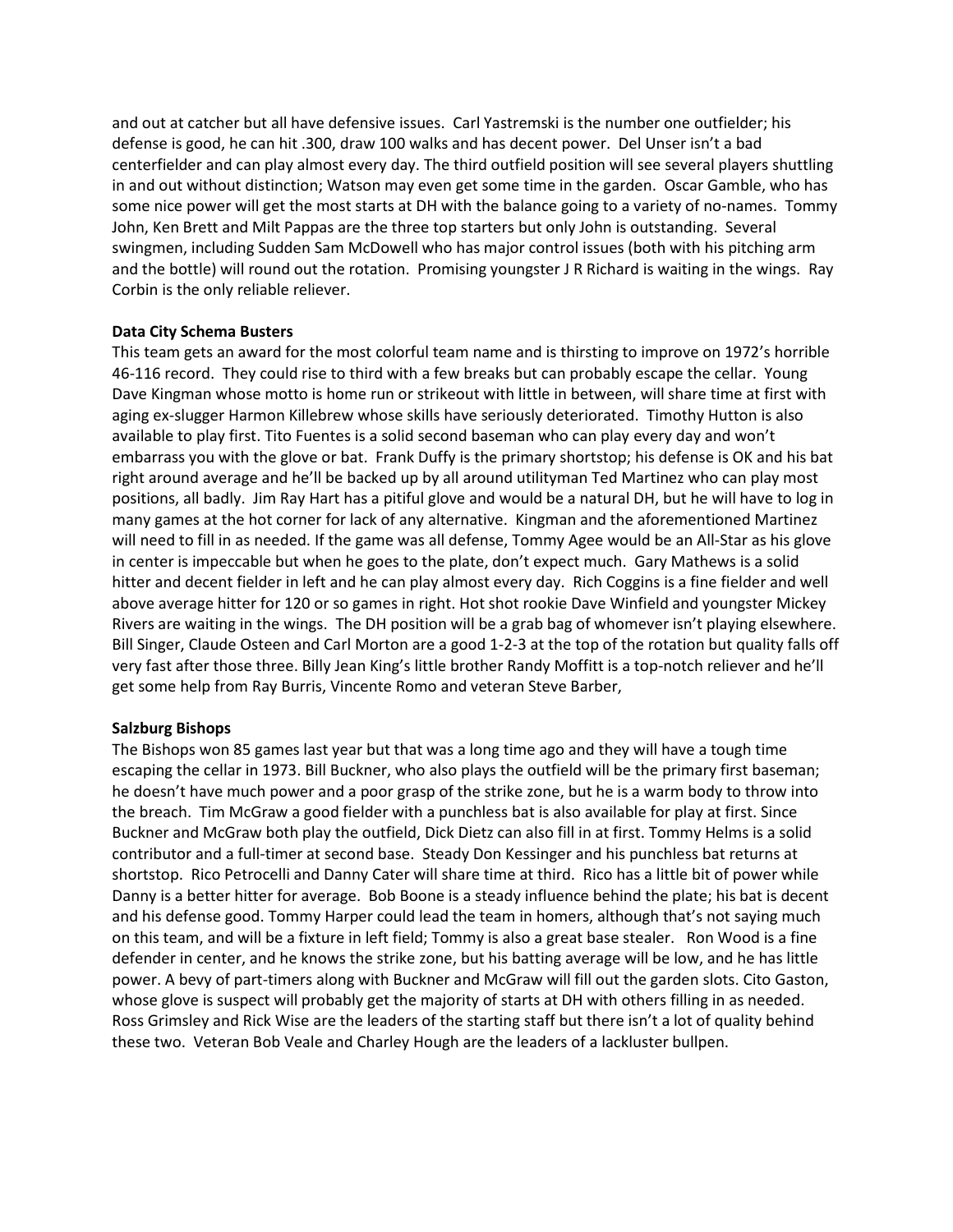### **National League West**

### **Frankfort Fortress**

The Forts have a modest edge on the rest of the division due to a better balance of offense and pitching. Stretch McCovey returns at first base with good power and a knack for getting on base; he will be spelled by Hal Breeden who has a good glove, unlike McCovey. Horace Clarke a decent hitter with a questionable glove will share second base with Sandy Alomar who has a top-flight glove and weak bat. Danny Thompson will play 100 or so games at short where he has a decent glove but isn't much on offense. Several no-names will fill in as needed. Ed Goodson, a fine hitter with an adequate glove will share time at third with Bob Bailey who will also get some starts at DH. John Bocabella can give you 120 or so games at catcher where his defense is good, but his bat is not; his backups aren't much. Ritchie Zisk, Bill Northrup and Bill Robinson are all fine outfielders, but none can play every day. Tom Paciorek and a fading Vada Pinson are also available. Management is patently waiting for highly touted rookie Ken Griffey to develop. McCovey and Bailey plus a few others not playing elsewhere will constitute the DH brigade. Frankfort has three good starters in Paul Twitchell, Andy Messersmith and Dave McNally. The balance of the rotation is OK but nothing special. Bob Reynolds, Clay Carroll and the non-starting swingmen are pretty much all that's available in the bullpen.

# **Portland Beavers**

Portland has the best offense in the division, but the pitching staff has some control issues that will hurt as the season progresses. Tony Perez is one of the team anchors at first base. He will have a .300 BA, knows how to get on base, hits with power and is adequate in the field. Glenn Beckert brings a nondescript punchless bat to go with a below average glove to second base, but the team has no real alternatives; this is clearly a weak spot. Gene Michael is a little better fielder than Beckert but his bat is even worse; his backups are pitiful. Ed Goodson has a decent bat and glove; he and several no-names will keep the hot corner warm while highly touted rookie Bill Madlock develops. Earl Wiliams who has some power will share time at catcher with Tim McCarver; both receivers are lousy on defense. Billy Williams is back to play left field; he has some power and can draw a walk when needed. Bobby Bonds has 40-homer power, can walk and steal a base plus he is an excellent flyhawk. Willie Horton has some serious defensive issues but, he'll have to play the majority of his games in left as Orlando Cepeda, a fine hitter, has nowhere to play but DH. Bill Sharp and Felipe Alou are available for spot play in the outfield. Bob Gibson is down a little from his glory days, but still a fierce competitor. Mike Slaton will get a lot of starts but he has some control issues. Juan Marichal is also off from his prior stats but still a valuable member of the rotation. The balance of starts will go to a grab bag of swingmen. However, the strength of this staff is the bullpen. Grant Jackson and Darrell Knowles are two great relievers and the depth in the pen is very good.

# **Speedway Sparkplugs**

The Plugs won 93 games and the NL West pennant in 1972 but couldn't make it to the Fall Classic. They return a good team this season but will have to battle the Fortress and Beavers to return to post season action. The team will be forced to play Jim Spencer at first; both his offense and defense are suspect, and he'll be spelled for 75 or so games by Frank Tepedino who can spray the ball around but not hit for much power. Rookie Andre Thornton isn't quite ready. Dick McAuliffe, a fine hitter and fielder will share time at second with ancient Tony Taylor, whose best years are now behind him. Toby Harrah has a slick glove and fine bat at short and will share time with Bobby Valentine, a fine hitter and Rudy Meoli who doesn't offer much of anything. Steady veteran Ron Santo will provide an anchor at third. Jerry Grote and Johnny Oates will share time at catcher; both are serviceable but that's about it. Hammerin' Hank Aaron and Jeff Burroughs are two outfielders with good power and decent defense. Ken Berry will